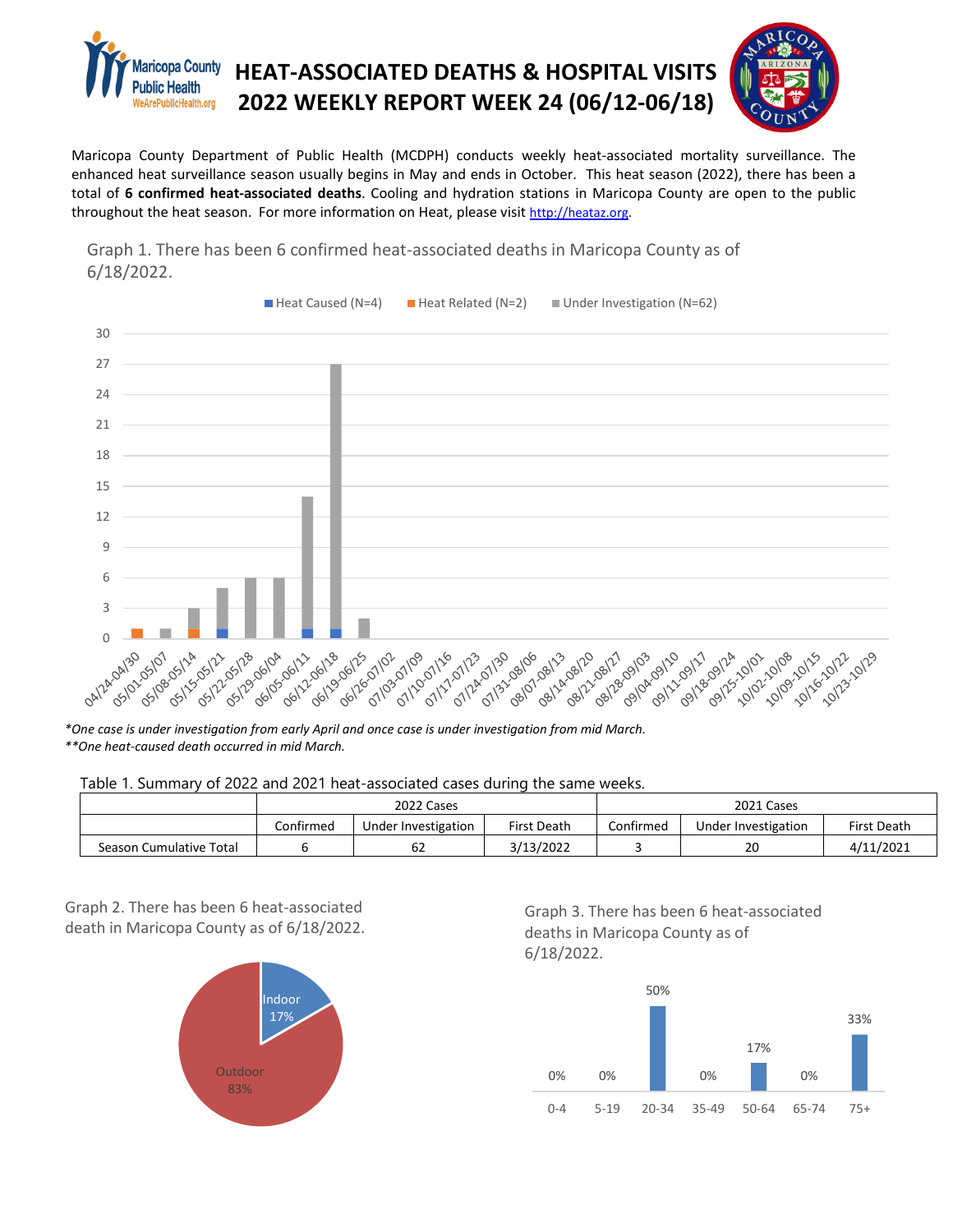## **HEAT-ASSOCIATED DEATHS & HOSPITAL VISITS 2022 WEEKLY REPORT WEEK 24 (06/12-06/18)**

Table 2. Air conditioning status among heat-associated indoor deaths, Maricopa County 2022

| <b>Air Conditioning Status</b>         | Count | Percentage |  |
|----------------------------------------|-------|------------|--|
| <b>Air Conditioning Present</b>        |       |            |  |
| Non-Functioning                        |       |            |  |
| No Electricity                         |       |            |  |
| Not in Use                             |       |            |  |
| Unknown Reason                         |       |            |  |
| <b>Air Conditioning Present</b>        |       |            |  |
| Unknown if Air Conditioning is Present |       |            |  |
| <b>Total Indoor Deaths</b>             |       |            |  |

Graph 4. There has been 6 heat-associated deaths in Maricopa County as of 6/18/2022.



*\*One heat-caused death occurred in mid March*

\*Counts are preliminary and may increase as additional data are received.

**Heat Caused (HC)**: Cases that mention heat or heat exposure in Part I of the death certificate causes of death (diseases or conditions in the direct sequence causing death), for variables cod\_a, cod\_b, cod\_c, or cod\_d. County of death: Maricopa. Heat Related (HR): Cases that mention heat exposure in Part II of the death certificate causes of death (diseases and conditions contributing but not directly resulting in the death sequence), but not in any of the Part I variables (cod\_a, cod\_b, cod\_c, or cod\_d). County of death: Maricopa.

**Under Investigation (UI):** Cases the Maricopa County Office of Medical Examiner suspects are heat associated deaths. Data Sources: Maricopa County, Office of Vital Registration and Office of Medical Examiner; Arizona Department of Health Services, Office of Vital Registration